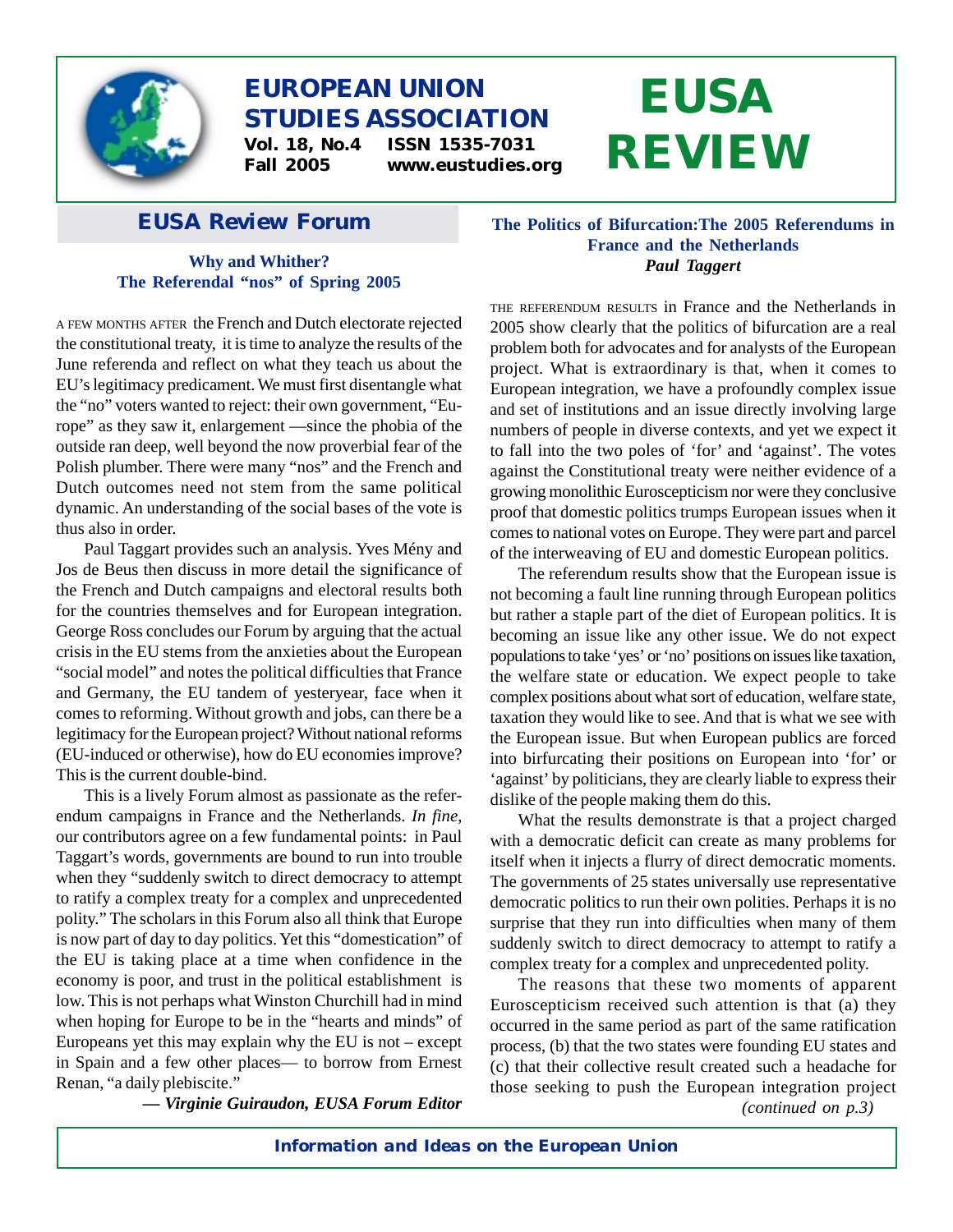The *EUSA Review* (ISSN 1535-7031) [formerly the *ECSA Review*] is published four times yearly by the European Union Studies Association, a membership association and non-profit organization (founded in 1988 as the European Community Studies Association) devoted to the exchange of information and ideas on the European Union. We welcome the submission of scholarly manuscripts. Subscription to the *EUSA Review* is a benefit of Association membership.

© 2005 European Union Studies Association

The European Union Studies Association ®, Information and Ideas on the European Union ®, State of the European Union ®, and www.eustudies.org ® are all registered trademarks of the European Union Studies Association, Inc.

**Managing Editor** Joseph A. Figliulo **Forum and Features Editor** Virginie Guiraudon (European University Institute) **Book Reviews Editor** R. Daniel Kelemen (University of Oxford) **Editorial Assistant** Valeriya Manilova

#### **2003-2005 EUSA Executive Committee**

JOHN T.S. KEELER, Chair (University of Washington) LIESBET HOOGHE, Vice-Chair (UNC Chapel Hill) SOPHIE MEUNIER, Secretary (Princeton University) AMY VERDUN, Treasurer (University of Victoria) GRAINNE DE BURCA (European University Institute; New York University) VIRGINIE GUIRAUDON (European University Institute) FRANK SCHIMMELFENNIG (University of Mannheim) ALBERTA SBRAGIA (University of Pittsburgh) *Ex Officio* **Immediate Past Chair (2003-2005)** GEORGE ROSS (Brandeis University) **European Union Studies Association** ®

415 Bellefield Hall University of Pittsburgh Pittsburgh, PA 15260 USA Web www.eustudies.org ® E-mail eusa@pitt.edu Facsimile 412.648.1168 Telephone 412.648.7635

# **EUSA Review <b>From the Chair**

#### **John T.S. Keeler**

#### **A Special Award for Jonathan Davidson**

IT IS A PLEASURE to announce that, at our October 21 annual meeting in Pittsburgh, the Executive Committee decided to honor Jonathan Davidson with a special EUSA Public Service Award. Davidson, Senior Advisor for Political and Academic Affairs at the Delegation of the European Commission in Washington, will be retiring in 2006 after a distinguished career with the British Diplomatic Service (1963-1981), the University of South Carolina (where he served as Director of the USC Washington Office 1981-1991) and the European Commission. As Head of Academic Affairs at the Delegation since 1991, Davidson has worked tirelessly to promote the study of the EU and trans-Atlantic relations at universities throughout the United States. He has collaborated with faculty coast to coast to organize scores of events over the years, and has played a pivotal role in the development of the EU Centers program since 1998. I know that many of our members join me in saying that we will miss Jonathan's unique combination of skill, dedication and charm. We will make a formal presentation of our award to him at our 2007 conference in Montreal.

Recognizing that our graduate students represent the future of our profession, the ExCom also decided to make every effort to increase funding for the Ernst Haas Memorial Dissertation Fellowships. Two were awarded this past year (from among forty-two applicants), and we hope to continue awarding two or more in the future. Please do consider making a donation to the Hass Fund either now or when you renew your membership. For your convenience, our EUSA website will soon be equipped to accept donations via credit card.

Another decision made at Pittsburgh was to locate the EUSA conference for spring 2009 in Los Angeles, California. This will be only the second EUSA conference ever held on the West coast; the first was located in Seattle in 1997. The ExCom expects to hold the 2011 conference either on the East coast, with Boston a strong possibility, or in Europe (possibly Brussels). The final decision on this matter will not be made until 2007, so members have ample time to make their preferences known.

Amy Verdun (University of Victoria) has agreed to succeed Virginie Giraudon as editor of the EUSA Forum, and Andy Smith (Institut d'Etudes Politique de Bordeaux) has agreed to succeed Daniel Keleman as Book Review

*(continued on p.22)*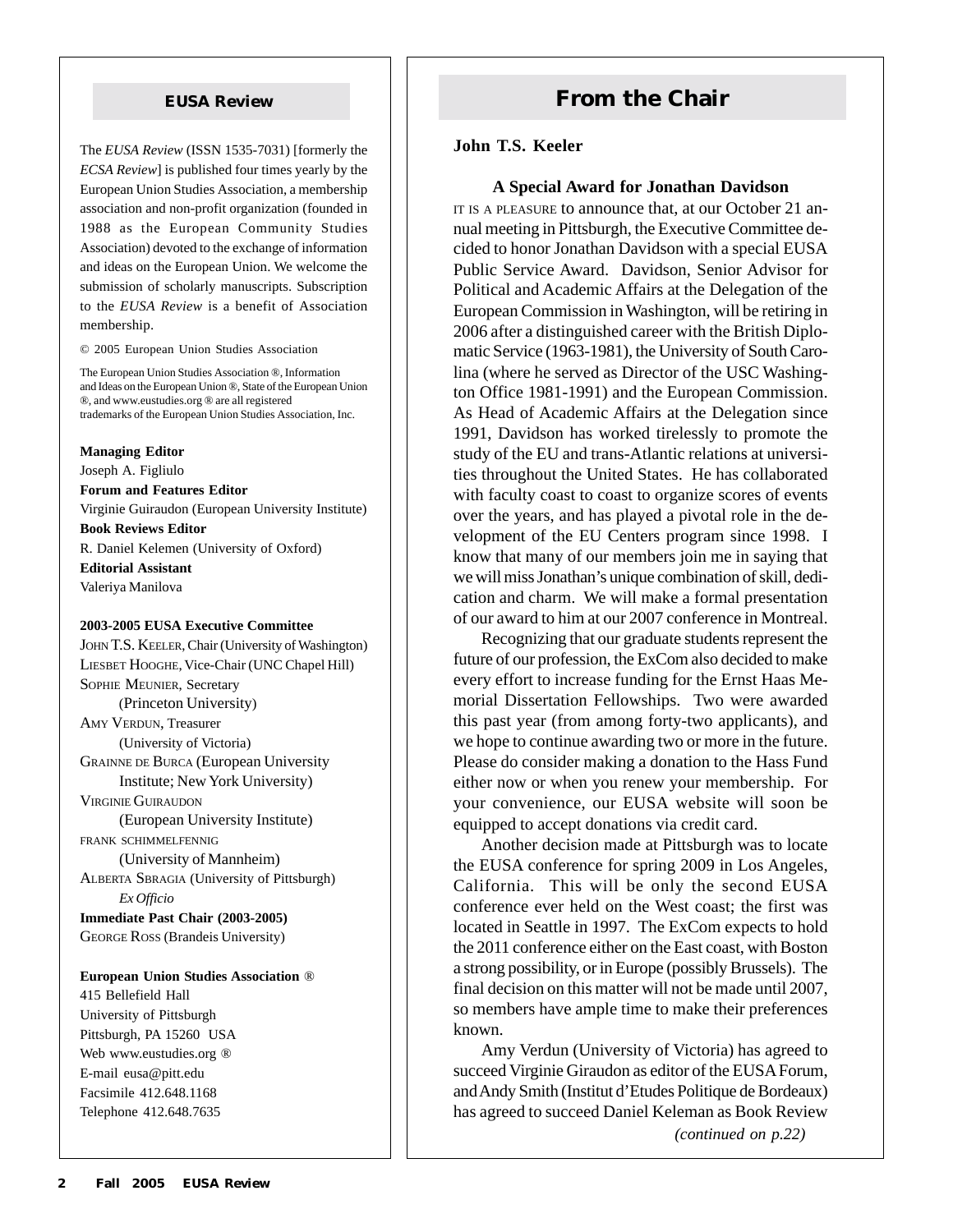*(continued from p. 1)* onwards. But the French and Dutch referendums need to be seen in the context of the referendums in Spain and Luxemburg that gave support to ratification of the treaty. And they need to be seen in the longer term as part of the process of normalisation of EU politics which includes Danish, Irish and even previous French referendum results, to say nothing of the nine referendums held in the accession states in 2003.

In France<sup>1</sup> the campaign appears to have generated real discussion about Europe (or as Yves Meny puts it here 'around' Europe if not 'on' Europe). A country at the heart of the European project and with apparently stable levels of support for the European project appeared to generate public opinion that was clearly volatile on the issue of the treaty. But the referendum also showed us a population that saw Europe as an issue salient enough to vote on.

National considerations did appear to drive 'No' voters. But the sorts of national concerns were those that were due to EU pressures - the perception that the treaty was too 'liberal' for France or too likely to contribute to French unemployment. In this way EU issues and domestic issues came together on the visions of which Europe there should, or should not, be.

Those voting 'Yes' in France tended to come from welleducated and well-off sections of society while the 'No' vote drew from those from lower-income levels and in less stable employment. The social group that supported the treaty were the professionals and executives. Catholics and Parisians were also supportive. In the public sector 64 per cent were against ratification.

In terms of the party alignment of French voters it is clear that the 'No' side brought together those at the periphery of the party system and those outside it. Exit polls showed that the most consistently negative voters on the treaty were those of the far left, the Communists, the far right and those without party attachment. The paradox here is that the whole push for a French referendum can be seen as a result of conflict within and between the major parties of the centre but that it was an alliance between voters aligned with peripheral parties that determined the outcome of the referendum.

The French referendum campaign and the result seems to demonstrate that Europe was not a 'second-order' issue in this instance. For those that campaigned for and against and for those that voted for ratification, the issue was Europe. The campaign was about European integration - or more precisely about different visions of Europe. The most common reasons for voting yes, according to exit polls, were that ratification would shore up Europe's position in the world compared to other global players.

In the Netherlands<sup>2</sup>, the referendum seemed to create turmoil in this country at the heart of the European project. The political establishment uniformly supported the treaty and the 'No' campaign brought together those on the peripheries of the Dutch political system. Robert Harmsen describes the 'No' camp as a 'patchwork of protest' drawing together a populist left, a populist right and the small traditional Protestant parties. The arguments used against the treaty were disparate but were (as Jos de Beus here points out) a repudiation of the political establishment.

'No' voters were in a majority across all social groups but higher education and higher income-levels seem to be correlated with higher levels of support for ratification. In age cohorts, only the over 65s had a majority of support. Those voting against, in polls, tended to cite the Dutch budget contribution as a key issue and after that were issues of national influence and identity. Those voting for tended to cite reasons such as cross-border capacity, international cooperation and efficient European decision-making. Like its French counterpart, the Dutch referendum does seem to show that Europe was the issue and not simply a proxy for other issues.

In terms of party affiliation, voters who supported the Dutch government parties had a majority of voters for ratification. The only other party with such a majority was GreenLeft. The affiliations of the most ardently opposed were with the Socialist Party, the Wilders Group, the Pim Fortuyn List and the Christian Union. There was clearly an element of protest at the domestic as well as European 'establishment'. The Dutch result bought together populist politics, protest politics with real issues of European integration for the Netherlands.

Why did the majority of French and Dutch voters reject the treaty in their referendums? The inconvenient, messy, but true answer seems to be that there were different reasons. There are similarities between the French and the Dutch cases but the most striking similarity is the heterogeneity of the 'No'camps. There is no monolithic European (or Eurosceptic) 'No' camp.

True, there are some similarities that we might expect (about education and income) but the arguments both for and against were different with each country and were not the same across both countries. In both cases, opposition came from the peripheries (if not exclusively from there). But we cannot even say the core of the political system was uniformly supportive, at least in the French case. The reasons for rejecting the treaty stem from specific national concerns about the impact of European integration on domestic polities, economies and societies. It is not a simple picture. It is not one that lends itself to bifurcated analysis.

The picture of why there were two referendum rejections of the Constitutional Treaty is not a simple one. It is not a question of for or against, of Euroscepticism or Europhilia. It is not a question of whether European or domestic factors determined the results. It is not even a question of establishment and protest. The real question is why we even expect there would be a simple explanation. For advocates, this complexity means that to try and force the issue into a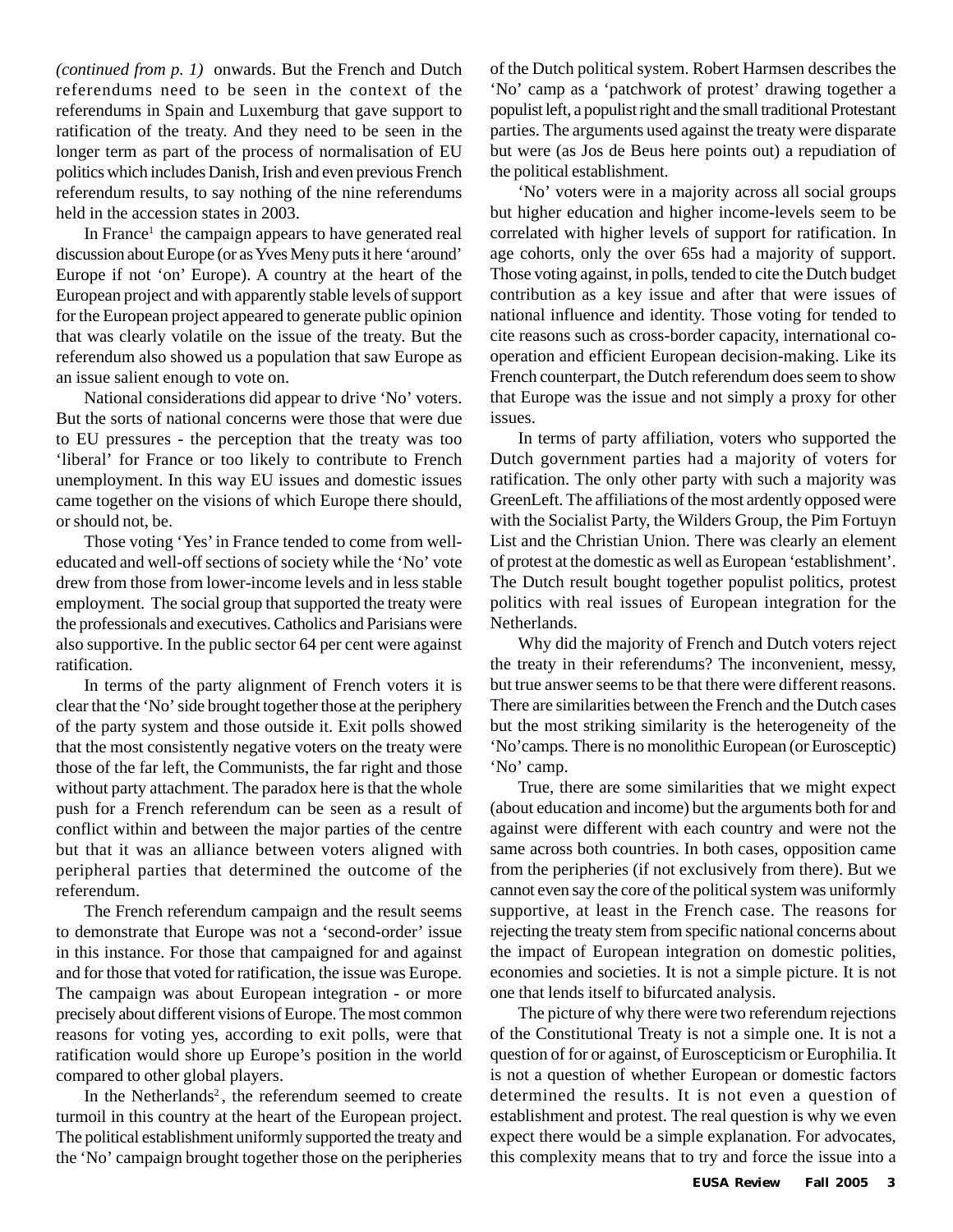bifurcated referendum politics of support or opposition is both risky and liable to populist mobilisation against it. For those seeking to analyse the European integration project, it reinforces the fact that EU studies and European politics are impossible to disentangle and that treating them as separate spheres is untenable.

*Paul Taggart is professor of Politics at Sussex European Institute, Brighton, UK*

# **Europe Bewildered, France Adrift** *Yves Mény*

So the guillotine of the "no" vote has fallen. Swiftly and irredeemably. The French campaign steered well clear of any kind of political debate. Even forgetting the mistakes, the fudges and lies which have marked the discussions which have taken place around the treaty (rather than *on* the treaty), one brutal fact is obvious: there has been an undeniable expression of populist, social conservatism in France.

In the past we had got used to the kind of flamboyant, bantering populism so dear to Bernard Tapie, to the vociferous protests of special interest groups (hunting and fishing) and the rabble rousing of the far right (Le Pen). Now, here they all were, united and re-invigorated in the cocktail shaker of the "no" vote, bound together by the cement of an economic, social and political conservatism which saw our frontiers as simply letting in the barbarian and letting out our industry, our identity, our values, our public services and our social system which is-the-envy-of-the-whole-world.

The left wing "no" camp has yet to understand the Pandora's box which it has opened. In semantic terms, it has achieved what the bulldozers sent in to demolish an immigrant housing complex by a communist mayor achieved symbolically some two decades ago.

Whether it likes it or not, by making a threat out of the foreigner who is "invading" us, by stigmatizing the foreigner who is stealing our jobs thanks to liberal policies, the left wing "no" camp has given breathing space to a xenophobia which was only waiting to claim respectability on the left, because it is an historical and factual error to think that stigmatization of the foreigner is the exclusive prerogative of the reactionary far right. Without questioning the good faith of the leaders of the left wing "no" camp, they nevertheless seem to have been rather quick to forget the existence of a concealed, but all the more potent working class xenophobia, since the struggle for employment places French born workers in direct confrontation with foreigners. It wasn't the bourgeoisie or a few misled intellectuals who invented the equivalent terms in French for *"rag-heads*", "*eyeties"* and *"polaks"* These discriminatory names were coined on building sites and in urban ghettos.

Whether it likes it or not, the left wing "no" camp has contributed to French paranoia, which sees the nation as a besieged hexagon. The election campaign also revealed the ignorance which exists concerning what is at stake economically on a global scale and within Europe, which ignorance, it must be said, has been deliberately encouraged by almost all the political classes in France.

No one doubts that reform is difficult to achieve and that it involves sacrifices, no more than the fact that people must be provided with adequate social protection. But with the notable exception of Nicholas Sarkozy, who has not hesitated to call into question the excellence of an economic and social system, which for the past thirty years has "guaranteed" 10% unemployment, the rest of the leaders and the political parties in France have been happy enough to keep churning out the same old ideas.

Liberalism has become a mortal sin, as if we weren't living and working in a market economy. Delocalisations have been presented as a detestable novelty which would be made even worse by the treaty, whereas for the past forty years the French government agency Datar has been organising the arrival and funding of foreign companies wishing to locate in France, for the benefit of the regions involved. While it is true that delocalisations involve hardships which must be taken into account, these cannot be prohibited by decree, unless the aim is to establish a soviet-type economy.

For the European Union, the French "no" further accentuates the mess which Europe finds itself in. Europe, because it has expanded, because its institutions have not yet adapted to the expansion, because the hopes invested in the beneficial effects of the Euro have not yet materialised (for want of the economic reforms which should have accompanied its introduction), has no clear perspectives, nor horizon, apart from further expansion (Bulgaria, Romania, Croatia, Turkey).

The ratification process will continue until the autumn of 2006, while, after Germany, Poland, Italy and then France will be in the throes of their own national elections. Clearly, until 2007, any action by the European Commission will be hindered by national political agendas and stultified by the ratification procedures, to say nothing of a more profound source of unease : the gradual transformation of the Commission into a bureaucracy entangled in the management of its financial and legal rules and restricted in its actions by the refusal of governments to back the policies of the future rather than those of the past.

Putting the Commission on the back burner in this way is already producing certain effects : there are few new initiatives under way; those already launched have been placed on standby, or strongly contested, like the all too famous Bolkestein directive. As a result, the downstream legislative activity of the Parliament is dwindling; and at the rate at which things are going, the Euro MP's will soon be reduced to voting resolutions concerning the sexual comfort of bees.

The "no" vote, regardless of its future impact on the institutions is a clear warning signal : the majority of French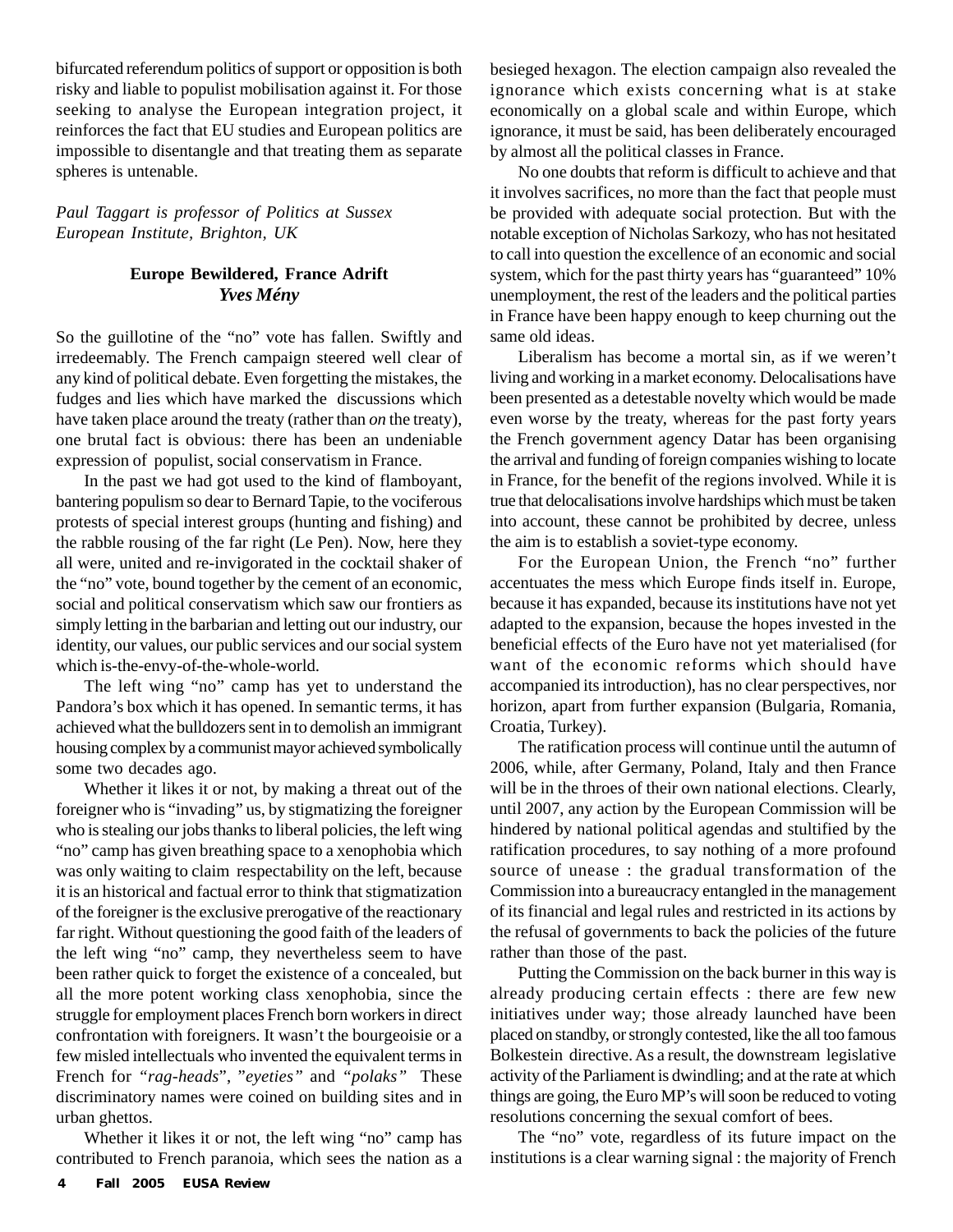opinion is not ready to pursue the European adventure without being told more about its destination and its fellow travellers. Already, a time bomb had been put in place during the last revision of the Constitution in February 2005 : any new expansion subsequent to those already under way (Bulgaria, Romania) must now be subjected to a referendum. We cannot predict the mood of the French people in five or ten years time, but neither can we move ahead while blinding ourselves to certain realities. Any new expansion, whether it concerns the membership of Turkey or the Balkan states, will be very difficult for French electors to approve.

This referendum has also shown to what extent existing ambiguities concerning the nature and the purpose of the European Union raise, or will continue to raise, question marks. There are two opposite approaches, even if the dividing lines are unclear: on the one hand the creation of a market which would serve as a basis for more marked political ambitions; on the other, a market which would limit itself to its own ends.

In the first case, the economy would serve a European policy; in the second, there would be a vast economic space, protected from national politics. The second solution would provide a reasonable response to the removal of economic and social policies from the political sphere, in short, to the "*political disenchantment"* of Max Weber.

But, as the French referendum shows - and not only the French one – if you kick politics out of the door, it will come back in through the window, and in this case, in the form of the worst possible type of house breaking: the populist protest movement is only too happy now and the construction of Europe by subterfuge has achieved its aims.

In certain respects, the Constitutional Treaty is probably the last of these misadventures and soon Europe will have to make up its mind whether it wants to opt for a real Constitution or make do with a simple free trade treaty. The second part of the alternative is no doubt the most likely given that the forces in favour of the first, already weakened, are no longer capable of being a driving force: the Franco-German pairing would be hard put to launch any ambitious project, even supposing that the French people wanted them to do so!

France has already rejected, on many occasions, different German advances favouring a more integrated Europe. It is now unlikely that the German leaders would wish to come to the help of a France still dreaming of endowing Europe with the utopia of nationalised economies and the fading charms of a maladjusted social security system.

The partisans of the "no" vote have woken up in a pile of rubble : with a France which is inaudible and misunderstood by its partners, forced, very late in the day, and at increasing cost, to adapt itself to the requirements of the moment, if it wishes to avoid an inexorable decline.

May 1950 to May 2005: it's the end of an era. The modern day peasant uprising of 29<sup>th</sup> May has revealed a major identity crisis both within France and within Europe. Unfortunately, what is to be feared is that this cry of distress, far from resolving the problems faced by the French people, will contribute even more to the break up of the European dream, before it has had a chance to be realised.

*Yves Mény is President of the European University Institute, Florence, Italy. Translated into English by Rodger Hickman.*

### **A Dutch Correction of the European Way** *Jos de Beus*

On June 1, the Netherlands held its first national referendum since modern statehood, founded in 1813. Although everyone took volatility into account after the liquidations of the antiislamists Fortuyn and Van Gogh, everything about the Dutch reception of the second constitutional treaty of Rome turned out to be surprising.

The campaign was fierce, lively and enlightening, compared to the slackness of earlier campaigns with respect to EMU, the euro, and eastern enlargement. The turnout was 63 percent, much higher than recent and average Dutch turnout in European Parliament elections. An overwhelming majority of voters rejected the treaty (62 percent), with a substantive share of young, less educated and female citizens. This outcome was a major defeat of the yes camp, including not only the center-right cabinet of Mr. Jan Peter Balkenende (Christian democrats, conservative liberals, social liberals) but also social democrats, greens, employers' associations, trade unions, leading newspapers, indeed the entire establishment of the nation. The no camp of small parties won (radical socialists, orthodox Christians with a leftist touch, right-wing populists). It forced the government to call off the ratification process in Brussels and to prepare an official national debate on the final goal of European cooperation. That debate was cancelled after the summer because of division within the political élite as well as the shared fear that it would speed up an ongoing self-delegitimisation of the EU.

Thus, a brief outburst of Euroscepticism made an end to almost sixty years of permissive consensus in one of the oldest small member states. How and why did it happen? What is the next stage in Dutch politics of integration? What does it mean for Europe?

Most politicians saw Giscard's text as a codification of the old and a compromise about the new. Its understanding about European values, shared competences (rather than pillars), simple rules of voting and decision-making, and personal rights would by and large protect the stake of small states. Nevertheless, a parliamentary majority decided to turn Dutch consent at the level of states into a referendum issue because it was sure about the constitutional dimension of the treaty (binding citizens and peoples in an enlarged Union) while being unsure about the degree of knowledge and commitment of ordinary people in its own constituencies. The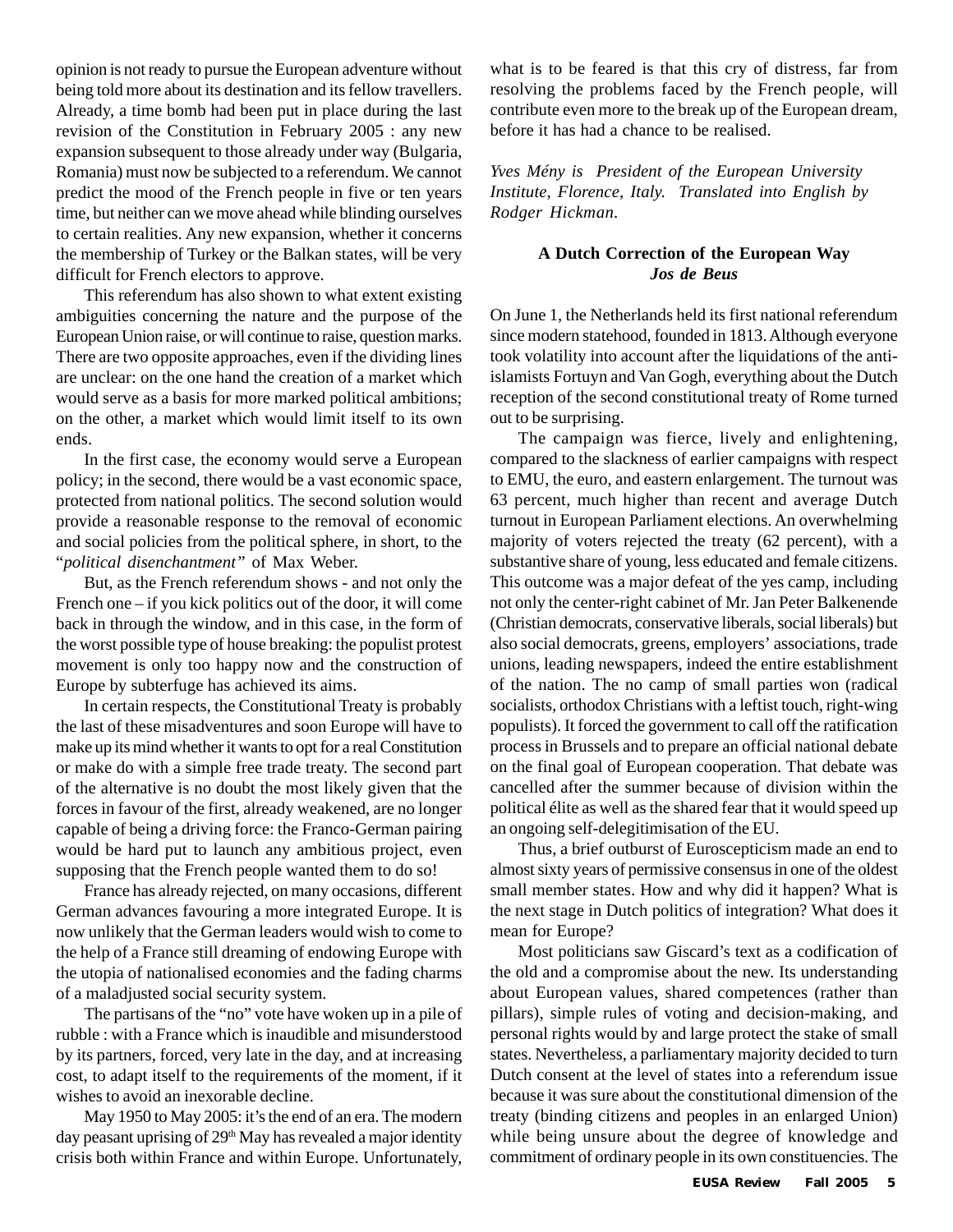campaign itself was marked by a permanent lack of coordination between the departments of foreign affairs and domestic affairs and a dual dramatisation. The yes camp argued that non-ratification implies the beginning of the end of European peace and prosperity, while the no camp singled out the beginning of the end of Dutch sovereignty and social citizenship. Compared to the French campaign, most discussants neglected the European ideal and alternative models of future integration. Instead, they focused on the Dutch pessimism about their society, government and common future. The main objection against the constitution was that it did not entail restrictions and incentives to stop European rulers intervening too fast, too expensively, too often and too deeply into the democratic community of the Dutch.

This recurring point in public debates resonated in the hearts and minds of many voters. Most electoral studies to date draw a pair of explanatory conclusions. On the one hand, Dutch citizens prefer to continue European membership and European integration, particularly in the new scope of security (counter-terror, defence, foreign policy). They do not see the current stagnation of European constitution making as a big deal. On the other hand, they distrust the European mode of representation in The Hague, other capital cities, Brussels, Luxemburg and Strassburg. They complain about a lack of basic information, loss of national sovereignty and identity, rash reforms with a EU blessing under the leadership of Balkenende (a conservative with fragile authority), unfairness (concerning the net payer position of the Netherlands), and visible failure of European projects and initiatives.

Mr. Bot, the Dutch minister of Foreign Affairs and former member of Coreper, swears that the Netherlands will remain a reliable European partner while it inserts a local moment of painful reappraisal. My prediction for the short run is less favorable. Domestic instability (a mixture of discord and confusion) will spill over to instability of the Dutch course in Europe as a mixture of standstill and obscurity. Dutch policymakers now develop a European *sur place agenda*. This agenda is an accurate reflex of Dutch dissatisfaction, but is also a complex continuation of the EU crisis. It entails prudent use of the rambling Treaty of Nice; temporary stops of further enlargement (Bulgaria, Croatia, Rumenia, perhaps even Turkey); a turn from new Commission projects to good governance of old ones; priority for European growth and employment; overhaul of international cost sharing (that is, abolition of the Common Agricultural Policy); rethinking the place of national social policies, public services, associations and merit goods (cultural heritage) in a unified economic space; and strengthening the vigilance and supervision of national parliaments.

Dutch politicians, such as Balkenende, Bot and the main opposition leader Mr. Bos, must simultaneously serve their Eurosceptic crowd and find new allies abroad, such as the United Kingdom and the Nordic countries, without needlessly alienating a substantive minority of federalist Dutchmen *and* representatives of the old axis of Germany and France. Even if we assume a constructive role of Blair and Brown and a less divisive role of Chirac and Schröder and their successors, this balancing act requires a measure of imagination and control of the new domestic politicisation of the European question that is strikingly absent in the present leadership of the Netherlands.

The European impact of the Dutch referendum is pervasive: this denial of European unity did not happen in Spain, but it can still happen everywhere else. It is also manifold.

First, this was an accident waiting to happen since the artificiality of élite consensus in national *and* European diplomacy was widely covered by television and widely known by the audience (such as the noncompliance with the Stability and Growth Pact). Second, major steps of integration trigger major unrest in society and major opposition in politics. From now on, European integration is part and parcel of the normal logic of domestic politics (leaving the special logic of foreign policy behind). Third, generations of architects of Europe told their national constituencies that they could smoothly integrate while maintaining their old sense of national identity. Such European "differentialism" is becoming obsolete. Whether the present generation follows the low road of integration (geo-economics, such as the Lisbon strategy of innovation), or the high road (geo-politics, such as Solana's security doctrine), it has to publicly ask millions of voters to open up and Europeanise their present national consciousness. Fourth, renewal of public support of the EU cannot be attained by merely restoring the Monnet-Delors guardianship of economic problems. It must also include a European answer to legitimate popular concerns about insecurity (terror, crime, immigration, enlargement) and the shallow European promise of security by consensus among weak heads of state. Fifth, the most important element of the contested democratic deficit of the EU is the failure of representation by national parties, parliaments and party governments. European integration is part of a new cleavage that may well shape a future creative compromise about European (and global) preconditions of national citizenship and welfare in a wide sense.

Finally, the lack of *external* trust in the proverbial Polish plumber – that is, in human beings from new member states and neighbour states of the EU – is intertwined with a lack of *internal* trust among compatriots and citizens from different old member states. As long as today's constitutional framers are not able or willing to break down the circle of populist distrust and to build a circle of liberal trust, the Treaty of Rome of 2004 remains brain dead. Without minimal solidarity, the internal market and monetary union – twin towers of European power – will collapse.

*Jos de Beus is professor of political theory at the University of Amsterdam, the Netherlands*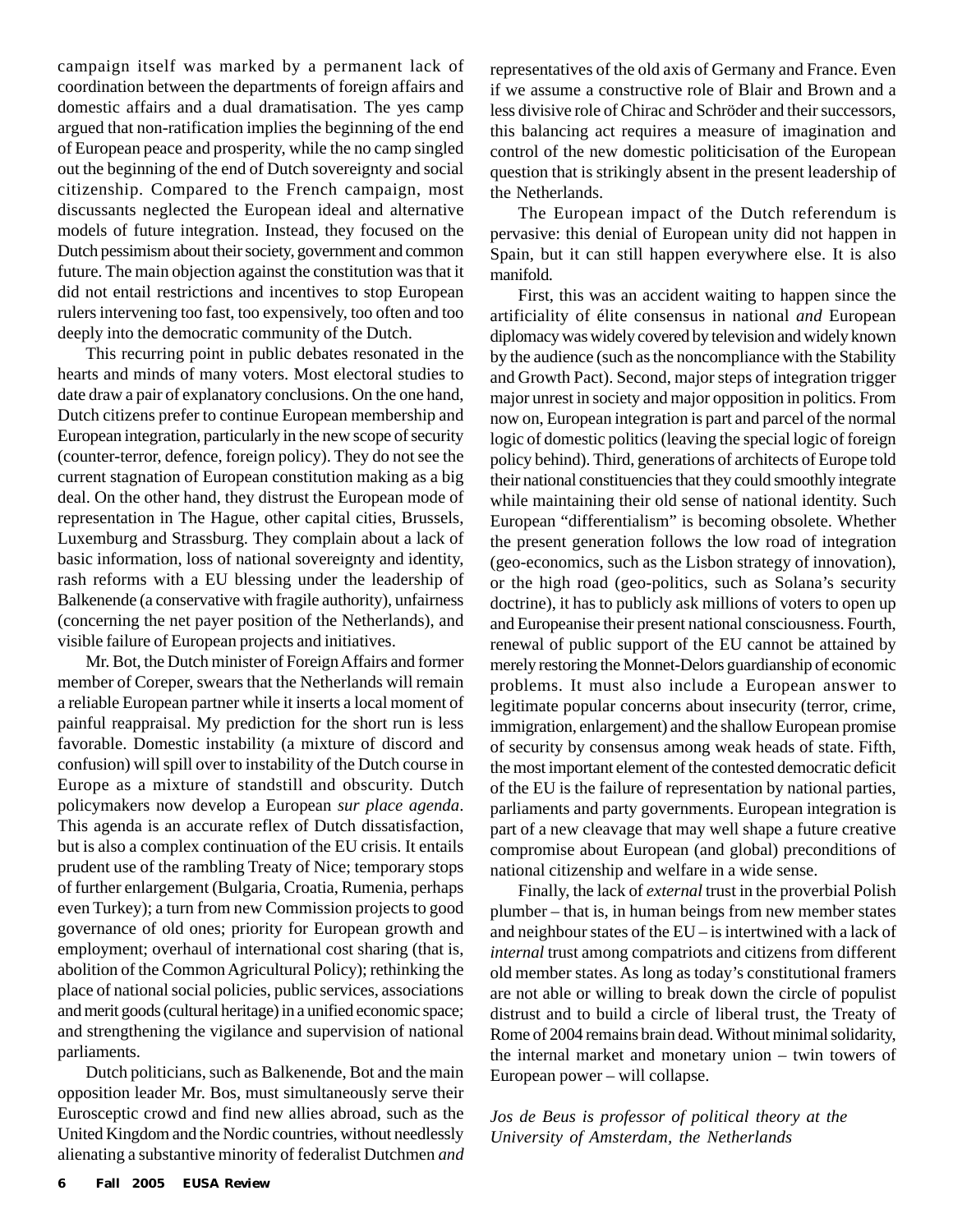### **What Counts in This Crisis?** *George Ross*

THE FRENCH AND DUTCH REJECTIONS of the Constitution in late spring 2005 have left the EU in a deep crisis involving its legitimacy, failing EU institutional capacities, and new problems confronting the consequences of enlargement. This list is incomplete, however. A post-referendum survey of France concluded that the "... **reasons why people voted "no"…are based chiefly on national and/or social themes** which take precedence over European considerations…"3 The Dutch rejection was more EUcentered, but fully 21% of voters were worried about the economic situation and 65% thought that rejection might "allow for a renegotiation of the Constitution in order to place greater emphasis on the more social aspects".4 In parallel *land* elections in North Rhine-Westphalia voters expressed deep concern about similar social themes, as did German voters more generally on September 18. There may be another important dimension to the EU's "crisis," therefore, connected to deep "social model" anxieties in key member states.

Comparing EU and US economic performance is the best place to begin. EU data underline that the US grew faster and had lower unemployment than the EU-15 and Euro-Zone over the last decade and that there are also substantial differences in social spending between EU members and the US.5 This has encouraged the *Wall Street Journal, The Economist*, and others to contend that American social policy minimalism explains US success while European social "social model" rigidities cause Europe's problems. There are good reasons to doubt this, however. EU economies outside EMU have sometimes done nearly as well as the US, indicating at the very least that there may be a negative EMU effect at work, whatever the social model issues. Smaller EU-15 members have often done better than larger ones, the UK excepted, and this is particularly true for "smalls" with generous "European" social models (Austria, Sweden, Denmark, and, until 2001, the Netherlands).<sup>6</sup> Finally, others have not done well at all, first among them France and Germany.<sup>7</sup> Germany is the largest economy in the EU, accounting for 22% of its GDP in 2003, and perennially the world's leading exporter. France is the second or third largest EU economy (the UK may be ahead, depending upon the year) with 16% of EU GDP, and the fourth or fifth largest exporter in the world. Each has had well over 10% unemployment in recent years, chronic problems meeting Stability and Growth Pact (SGP) targets, slow growth in the 1990s, and very little growth at all since the turn of the new century.

These facts bear witness to a different dimension of EU crisis than those on the post-referendum list. France and Germany are together responsible for much of the EU's comparative economic decline since the early 1990s. Arguably, without new strategies in both countries the Union will continue to be economically hamstrung. The Union depends on its member states in no area more than in economics where it now has little leverage beyond a broken SGP, weak macroeconomic policy coordination, and endless exhortation about the Lisbon Agenda from a Commission that has difficulty being heard.

Things look even gloomier when one considers the political circumstances surrounding these economic problems. Oftrepeated claims that French difficulties represent refusal to modernize, in particular in "social model" areas, are nonsense. The French have frenetically reformed in social areas ever since 1983 when François Mitterrand turned away from "social democracy in one country" to renewing European integration. The French economy has been liberalized, the labor market has followed, and there have been major changes in the substance and funding of welfare state policies. The outcomes of reform are troublesome, however, including labor force reduction through early retirement and work-sharing, insistence on standard employment contracts discouraging flexible hiring, tax policies that deter job seeking, enhanced insider-outsider divides, and employer reticence about new hiring. There is irony here. Such outcomes are direct products of major French efforts to make recent European integration happen. Throughout the 1980s and 1990s, France was a statist country engaged in rapid liberalization and simultaneously a high inflation-soft currency country abruptly shifting to price stability, policy shifts that leaders deemed necessary to make the Single Market and EMU happen. As a corollary French citizens have been obliged to pay the adjustment costs for these shifts. France being democratic, politicians behind renewed European integration knew that asking citizens to accept greater insecurity would cause electoral problems. This undoubtedly explains the particular outcomes of reform, which the French themselves call the "social management" of unemployment.

Why have the French connected their social model anxieties to the EU? Europhiles sometimes forget the many promises made about European integration since the mid-1980s. Great payoffs of growth, prosperity, and competitiveness would allegedly follow short-term suffering. Results have been short of the promises, however. After twenty years, the French experience ever-greater inequality, chronic mass unemployment, more poverty, squeezes on cherished social programs, with no apparent end to demands for retrenchment and reform. The 2005 referendum on the Constitution provided a catalyst for blowback, therefore, structuring anxiety so that threats to the French "social model" could be seen as coming from the EU itself, hence frenzy about Polish plumbers, the equation of Bolkestein with Frankenstein, and belated discovery from the Constitutional Treaty that the EU had been busy liberalizing European economies all along. Blowback does little to solve the problem of France's weak economic position, however.

The German story is different, although it ends in similarly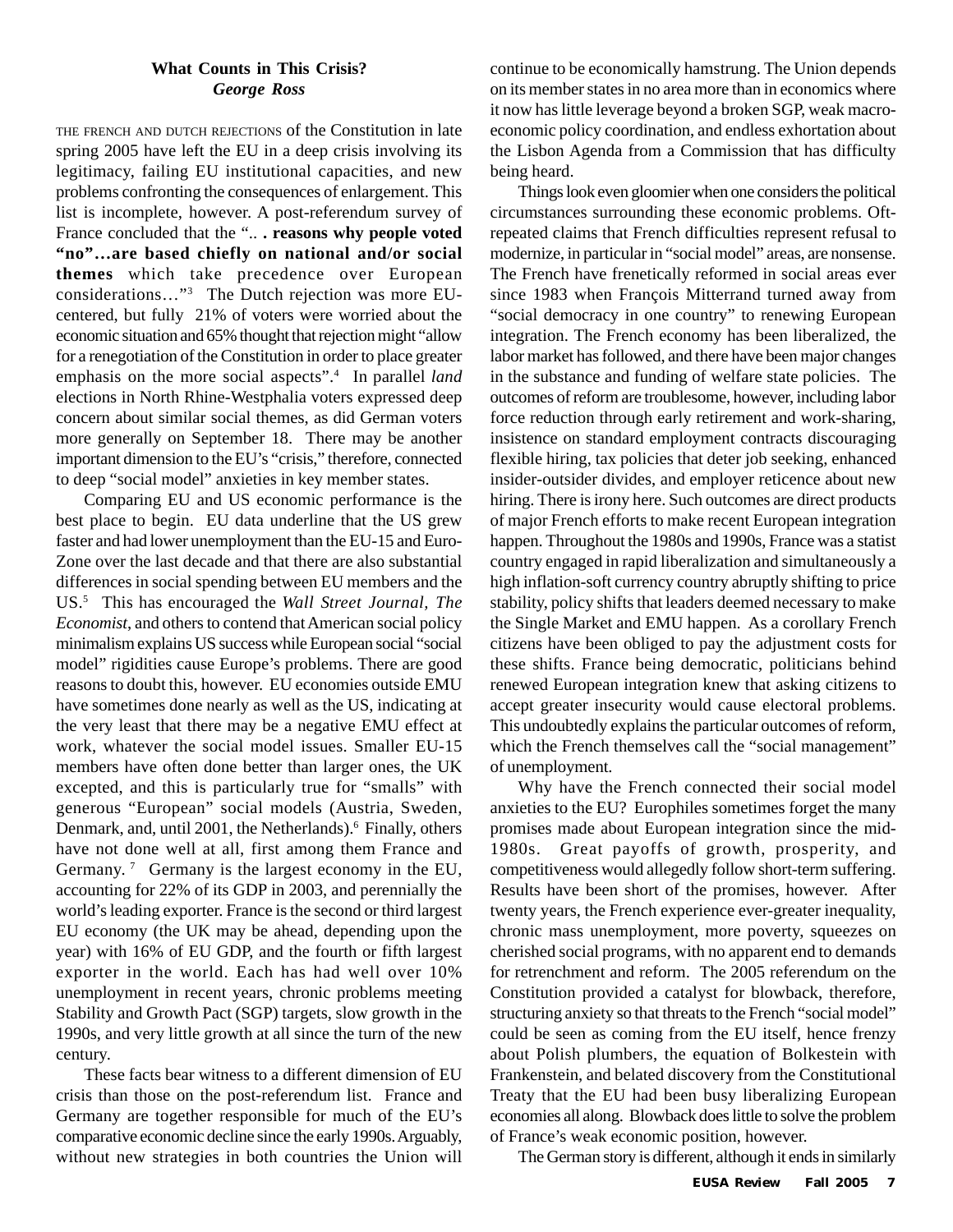bleak conclusions. *Modell Deutschland* cruised through the "1992" years, doing well enough economically to serve as the EU financier of last resort. The economic burdens of German unification ended this glorious period. The constraints of EMU that followed unification underlined the consequences of annually shifting 5% of GDP from West to East. Today, in general conditions of slump – persistent mass unemployment and low growth - Germany's neo-corporatist industrial relations system is now coming apart at its seams and growing welfare state costs repeatedly challenge government budgets, Unlike the French, however, the Germans have done very little "social model" reforming at all until very recently. As things got worse in the 1990s the Kohl government sought consensual change in a tri-partite "Alliance for Jobs" which failed utterly. It then legislated small reforms that were quickly repealed by the new Red-Green coalition after 1998. The Red-Green coalition then called its own "Alliance for Jobs" conclave, which also failed utterly. Finally, in its second term, the SPD-Green government bit the bullet with the Hartz and 2010 reforms. Germany's institutions have been major barriers to reform throughout. Both in political and devolved social policy areas they were explicitly designed to promote consensus and prevent abrupt change. Thus when governments have tried to legislate reforms they have paid by losing election after election, the most recent example being the fate of the Red-Green government.

The French 'no' signaled that parts of the French electorate found "social model" reform promoted indirectly through EU market liberalization unacceptable, whatever the economic issue. The Germans, who were not asked to vote on the Constitutional Treaty, made clear both in regional elections and on September 18 that they do not want other Germans to do serious "social model" reforming. In neither case is "Americanization" needed. Intelligent reforming could preserve the outlines of existing social models and introduce new ways to internalize external economic challenges. Still, there are social model characteristics in both countries that contribute to mass unemployment, economic stagnation, welfare state programs that cost too much, and chronic failure to meet EMU and SGP obligations. What is really important, however, is that in neither case are solutions in sight. In both countries citizens are well mobilized to block changes, even those that do not threaten their cherished social models. The French are virtually certain to dither at least until the 2007 Presidential Elections, possible longer. A German Grand Coalition with both large parties tied to a reformist mast might open up to more reform, but institutional obstacles and popular resistance are great. Thus at the end of the day, paradoxes abound. The Convention-Constitution episode has failed and the ever closer union for which many c*onventionnels* quietly prayed will have to wait. Despite this, repairing the EU's institutional plumbing should be possible, despite all the handwringing. But we should not overlook that the EU is primarily a set of economic and market arrangements whose forward

progress largely depends on payoffs to citizens of new growth and prosperity. Incessant Commission rhetoric about the Lisbon agenda notwithstanding, such payoffs depend on the national actions of member states, and, in 2005, particularly on the strategies France and Germany devise to confront their present economic inanition. Without French and German locomotives pulling the EU economic train the station will remain far away.

*George Ross is Morris Hillquit Professor in Labor and Social Thought at Brandeis University*

#### **Notes**

<sup>1</sup> This analysis of the French referendum draws heavily on Sally Marthaler The French Referendum on Ratification of the Constitutional Treaty, 29 May 2005 EPERN Referendum Briefing No 12. Available free at: http://www.sussex.ac.uk/ sei/1-4-2-9.html

2 This analysis of the Dutch referendum draws heavily on Robert Harmsen The Dutch Referendum on the Ratification of the European Constitutional Treaty, 1 June 2005 EPERN Referendum Briefing No 13. Available free at: http:// www.sussex.ac.uk/sei/1-4-2-9.html

3 Flash Eurobarometer *The European Constitution: Postreferendum survey in France* (European Commission: Brussels, June 2005), 17, bold in original.

4 Flash Eurobarometer *The European Constitution: Postreferendum survey in the Netherlands* (European Commission: Brussels, June 2005), 18, 23.

5 See Eurostat *Eurostat Yearbook 2004,* including the data CD Rom (Luxembourg: European Commission, 2004).

6 Many of these smaller European countries have also reformed their labor market and social policies while maintaining prior commitments to equity and even equality. The Swedes, for example, have "capitalized" a large part of their pension programs in ways compatible with the Swedish model. The Danes have created a system of labor market "flexicurity" that works superbly well. The "Dutch miracle" did very well in the 1990s, until it lost its high growth momentum in 2001, a downturn that has occurred largely because of trade dependence on troubled larger neighboring EU economies. It undoubtedly accounts for Dutch social anxieties expressed in the 2005 referendum.

7 Italy, another large EU economy, is even more troubled. Officially in recession in 2005, Italy is rapidly losing international market shares because of vulnerability to new lower-cost global manufacturers. It has recently been awarded the title of "new sick man of Europe" by *The Economist*. We leave Italy aside because Italy has most often been a follower in EU economic and political movements, rising and falling on what others, in particularly the Franco-German "couple," do.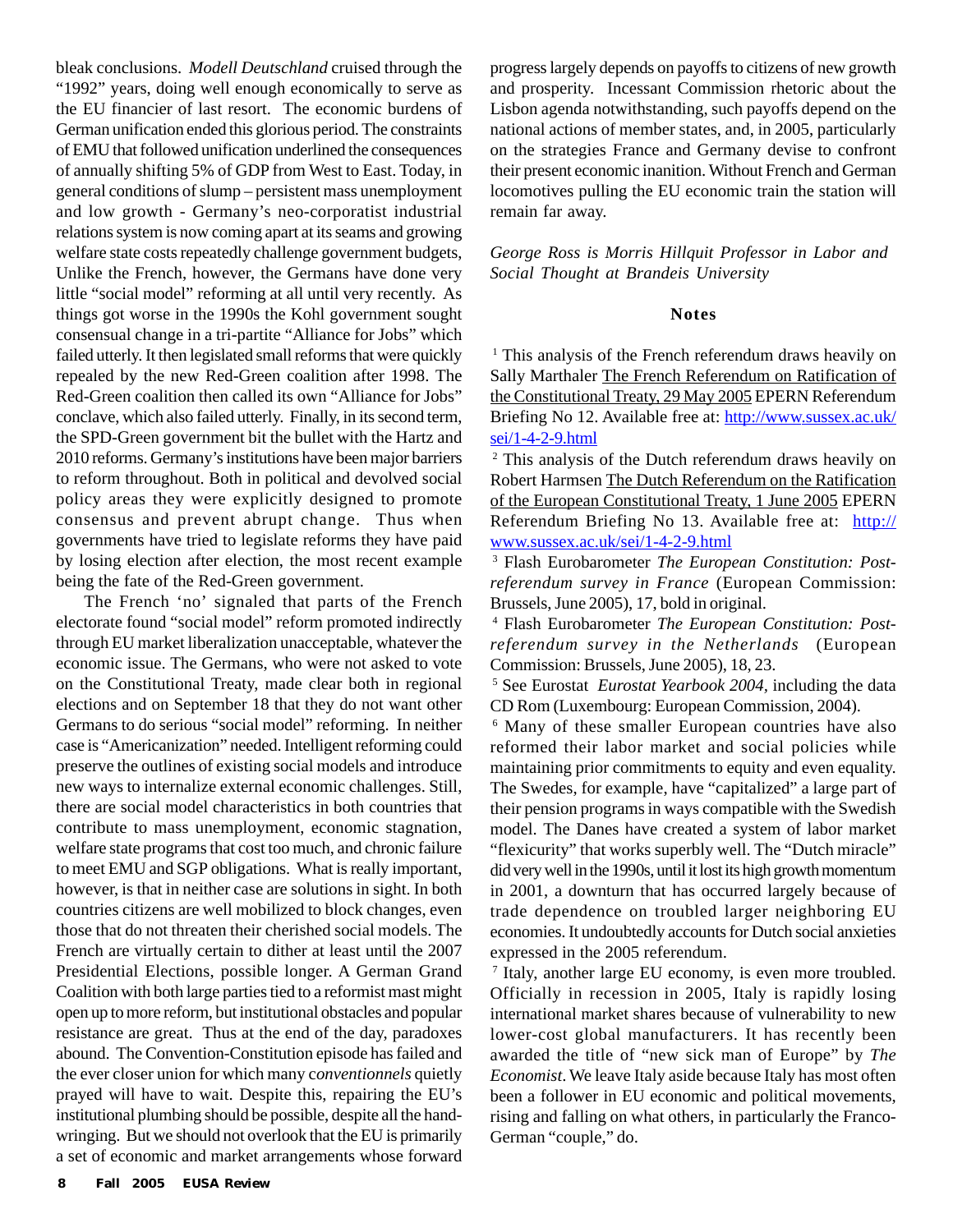place ad here Lynne reinner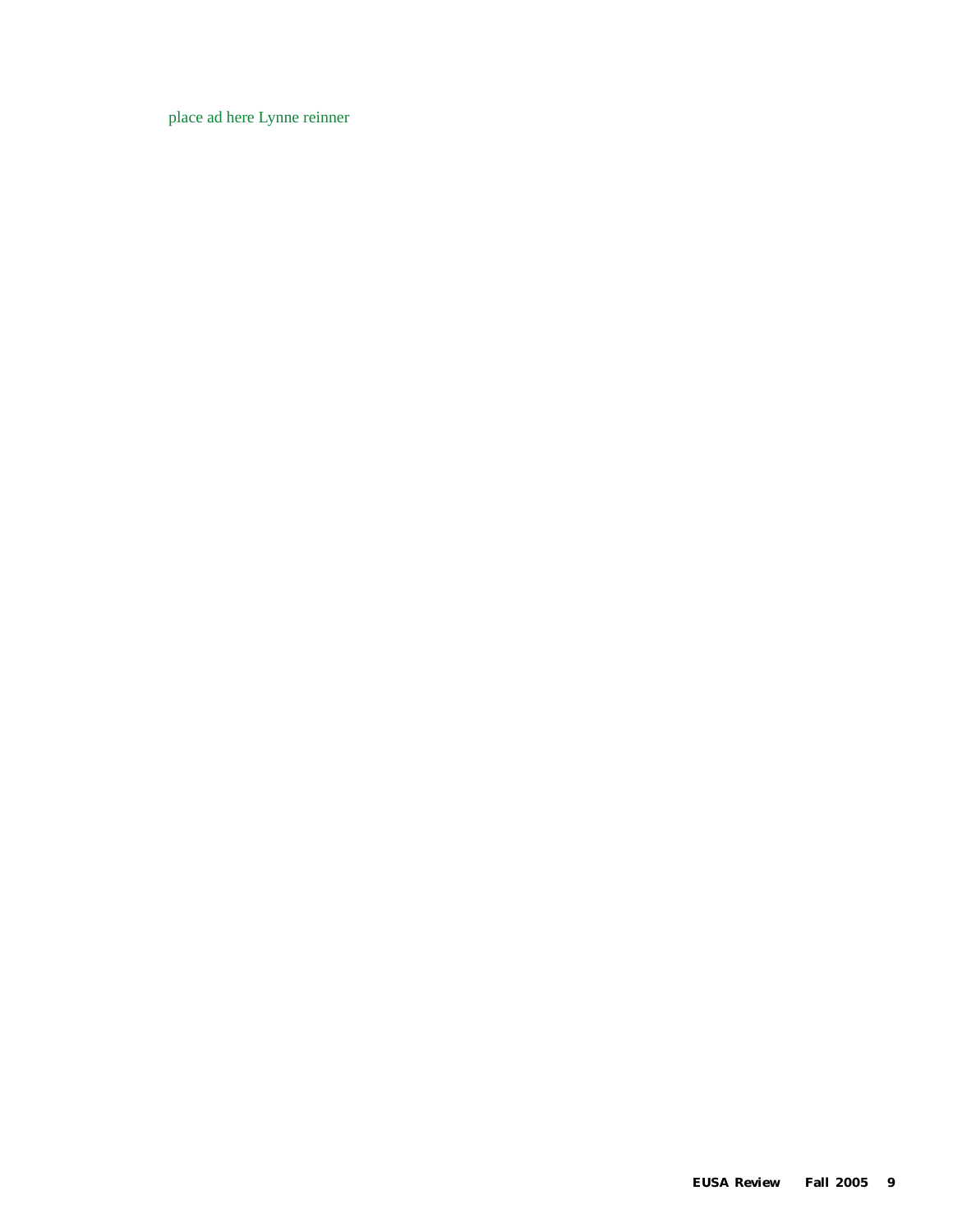#### **Teaching Skills in European Integration Courses** *Peter Bursens*

#### **European Integration within a Master in International Relations and Diplomacy**

FOR A FEW YEARS NOW, European universities and Higher Education institutions have been reorganizing their teaching programs to comply with the requirements of the Bologna Declaration and successive agreements<sup>1</sup>. Many institutions took this opportunity to introduce substantial reforms in the curricula as well. One major feature of these changes is an increased emphasis on teaching practical skills next to theoretical understanding and empirical facts. Courses on European integration could not escape from this pedagogic turn in academia. This contribution describes how such courses at the University of Antwerp (UA)  $^2$  have been recently reshaped, introducing more balance between knowledge and skills.

At the University of Antwerp, the Department of Political Science<sup>3</sup> currently offers a Bachelor in Political Science and a Master in International Relations and Diplomacy (MAIRD), both (primarily) taught in Dutch. In both curricula, courses on European Integration are included. This essay deals with the MA level. The MAIRD is designed for students holding an MA degree in the so-called 'human sciences'. Hence, students come from as different backgrounds as political science, sociology, communication science, law, economics, languages, philosophy, history, etc. Most of them aspire to an international career in diplomatic services, international organizations or multinational corporations. In addition to the five core courses (Theory of International Relations, Diplomacy, International Economy, International Law and Diplomatic History), students also receive a fair amount of EU related courses. In four of those EU related courses – *European Integration*, *Seminar on European Integration*, *Diplomatic Skills* and *Multi-level Governance*, practical skills take a prominent place.

The introduction of practical skills as a supplement to theory and empirics follows from the guidelines of university's Teaching Development Plan  $(TDP)^4$ . The TDP urges the teaching staff to reform their teaching, starting from the issue of which theoretical, attitudinal and practical competencies students should acquire through a particular course (following the 'tail wags the dog' principal). With respect to European Integration, these competencies were broadly defined as the acquiescence of basic knowledge of European integration (history, institutions and policies), the development of a critical attitude towards European developments and media-coverage of the EU, and practical skills such as writing,

**Teaching the EU** *Editor's note: This column is written by members of EUSA's "Teaching the EU" Interest Section. For details about the Section and how to join, please visit* www.eustudies.org/teachingsection.html*.*

> debating, negotiating, and presenting and defending reports. The courses presented in the next paragraphs are all examples of how the more practical competencies were translated in the course designs.

#### **Debates, Simulations and Games**

*European Integration* is the MA's introductory course on the EU. It provides students with basic knowledge of the EU's history, institutions, decision-making architecture, policies and contemporary developments. In terms of practical competencies, this course seeks to develop debating skills. The combination of both objectives has resulted in giving debating exercises a central position in the course design. This format was chosen to simulate real life situations in which diplomats and international officials need to argue their position or defend their ideas to superiors. Students are not tested through traditional examinations, but through a series of practical debating assignments integrating tests on knowledge and skills. All assignments are based on the development of arguments in favor and against statements. Examples of such statements include 'The EU needs to renationalize its Common Agricultural Policy' and 'The Member States should convene a new Convention to discuss the future of the constitutional project'. Students are asked to develop arguments both defending and attacking the statements. These arguments are to be presented in a paper and used in debating exercises. The latter take place 'live' during classes, with fellow students in the audience, and are moderated by the lecturer.

An interesting way to organize debates is to allocate roles at random, triggering students to defend statements that run against their personal opinion. Understanding the argumentation of adversaries is, of course, an important skill for future diplomats. To multiply the exercise opportunities for students, debates are also organized 'virtually' through the electronic teaching platform Blackboard, again moderated by the lecturer<sup>5</sup>. To guide students through this innovative way of teaching, they receive introductory courses on debating skills and the use of Blackboard discussion fora. Finally, in this kind of course design, it is important that the lecturer has very clear ideas on evaluation criteria: students need to know what exactly a 'good' argument is, how they are expected to show that they master EU basics and recent developments, and what skills and knowledge they need to show during the debating examination.

Debating skills come close to, but are not the same as negotiating skills. The latter also take a crucial place among the MA's envisaged competencies. To teach and exercise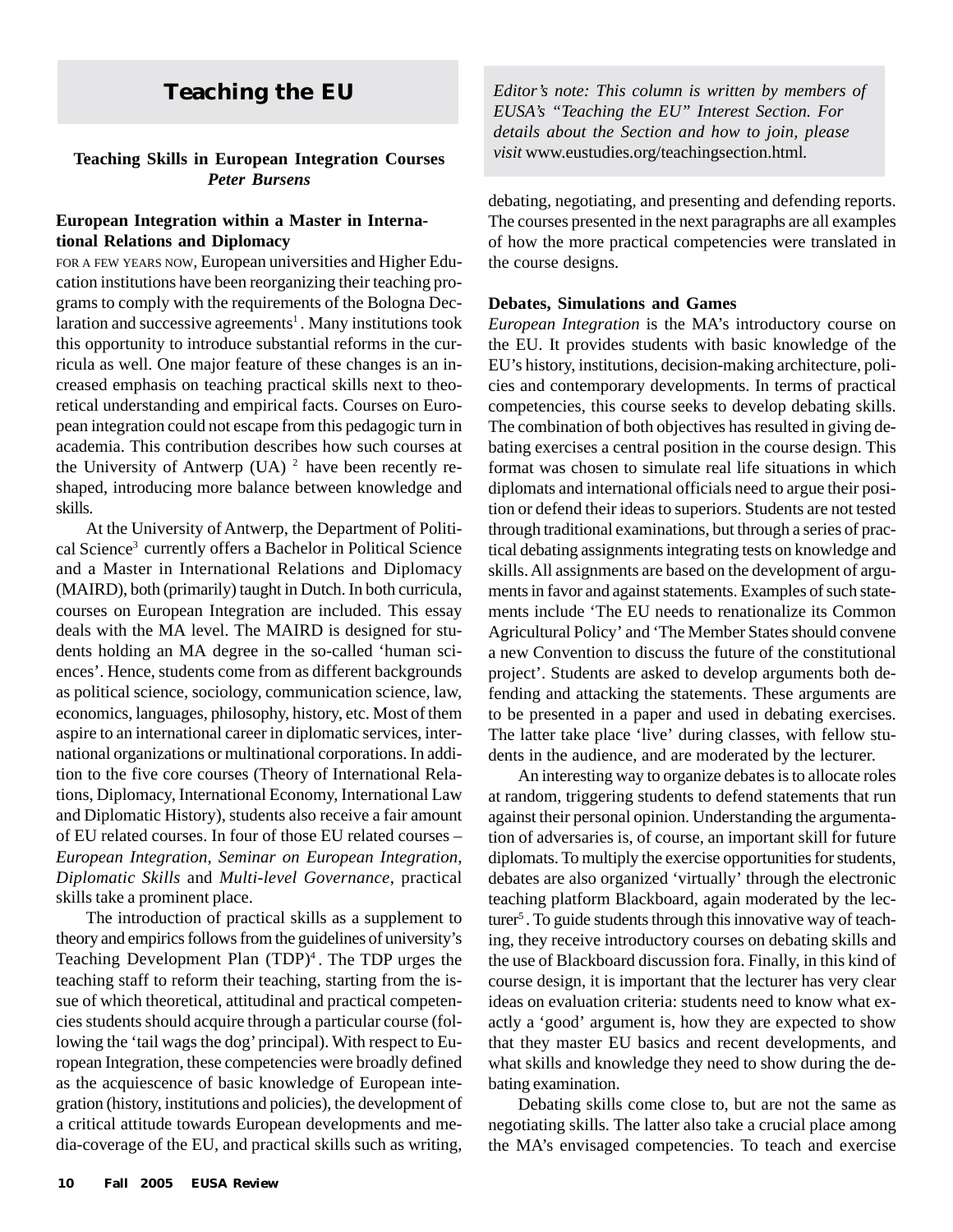negotiating skills more explicitly, the Antwerp MAIRD supplements its courses in diplomacy with a course on *Diplomatic Skills*, focusing on a negotiation simulation. This exercise has got the mainstream design that is used in many other MA programs in European Studies and International relations. In Antwerp, several seminars are offered each year, simulating fora such as the UN Security Council, NATO Ministerial Summits and EU Councils. Students need to choose one assignment. The European seminar is developed in collaboration with the Netherlands Institute for International Relations Clingendael<sup>6</sup>.

In this exercise, students play the role of a Member State or a European Institution and simulate negotiations on the Ministerial level. The staff offers students introductory courses on diplomatic and negotiating skills, the specific decision-making setting, and the topics under negotiation. Additional lectures by practitioners (diplomats, politicians and/or civil servants) are recommended to enhance understanding of the real professional context. Students need to prepare written position papers and negotiation strategies. The exercise culminates in a one day event that simulates a European Council meeting. Although the latter is 'the' simulation event, students are urged to hold informal talks in the run-up to the final meeting.

As it is the case with the debating skills, the evaluation of negotiating skills is not an easy task. What is 'effective' negotiation behavior? Can negotiation performances be weighed? To give only one example: it is very tempting to grade assertive and over-active behavior too high. Such an attitude may not always be the most effective way to deal with negotiations. But how do you evaluate silent but yet very strategic behavior? In short, criteria should be developed very carefully and communicated in detail to the participating students.

Negotiating skills take a central position in the program to such an extent that they also make up a substantial part of the *Seminar on European Integration*. This seminar is a followup course on the introductory EU course and is meant for those students who want to specialize in European Integration. It is organized for a small group (up to a maximum of 15 students) and the topic changes every year. From the 2005 onwards, the topic follows the theme of EUROSIM7 . The department's membership of TACEUSS<sup>8</sup> makes it possible for the MAIRD students to participate in the internationally organized EUROSIM simulations. In terms of course design, this means that the seminar focuses on a detailed elaboration of the simulation topic (which can range from enlargement to IGCs to more detailed legislative proposals). The seminar culminates in the participation in the transnational simulation. It goes without saying that the internet is an even more important tool in this international seminar. It should be stressed that this transnational experience is much more than yet another negotiating exercise.

The transnational setting offers a series of extra assets for students aspiring to an international career. First of all, students take a short, but intensive trip abroad. Secondly, students practice foreign languages since both the seminar at home and the international event take place in English. Both aspects are crucial features in a program that is (unfortunately) still taught predominantly in Dutch. It is also enthusiastically (and financially) supported by the teaching and international relations departments of the university. Thirdly, the contacts with foreign students, and more in particular with their culturally shaped negotiating behavior resembles international reality much more than the purely domestic exercises. In addition, each nationality is, of course, much more able to collect first hand empirical data from its respective capitals and diplomatic services. For many of the students, it's their first networking opportunity. In addition, international co-operation also serves the lecturers since the teaching workload can be divided and (teaching and research) networks can be developed and maintained.

Finally, the course on *Multi-level Governance* (MLG) goes one step beyond the more classic teaching of skills. While traditional negotiation exercises are almost always confined to a one day simulation of a single ministerial meeting (and to the preparations, of course), the game developed for the MLG course adds some extra dimensions. The MLG course doesn't exclusively focus on European integration. Its core competency aims include an understanding of and experiences with the complexity of public decision-making as a result of the verticalization of politics. Recent developments make concepts such as federalism, regionalism, intergovernmentalism, supranationalism and subsidiarity core features in this course. A complex simulation game was developed to make students experience the impact of multiple governance layers upon decision-making capacities of single actors. Since the EU is the ultimate extra layer, it has also become the main point of attention in the skill part of the MLG course.

Taking the EU's Regional Policy as a case, a dynamic and more complex simulation game was developed. The complex and dynamic features refer to the fact that not a single event, but a series of consecutive events on several levels is simulated. Students need not only to simulate the European Council meeting that decides upon the budget, but also the preliminary domestic negotiations on the national positions (often taking into account the central-regional-local relations) and the post-EU level decision phase of project selection within the member States. A similar course design as the one used for 'ordinary' simulations is used, yet in a more complex version. The asset of such a complex game is that it even more resembles the real context individual actors are confronted with: officials, politicians and diplomats often need to play simultaneous chess, i.e. they are forced to deal with several levels at the same time.

One last feature running through all courses is the exercise of peer-commenting. All courses on European integration include one or more paper assignments. In general,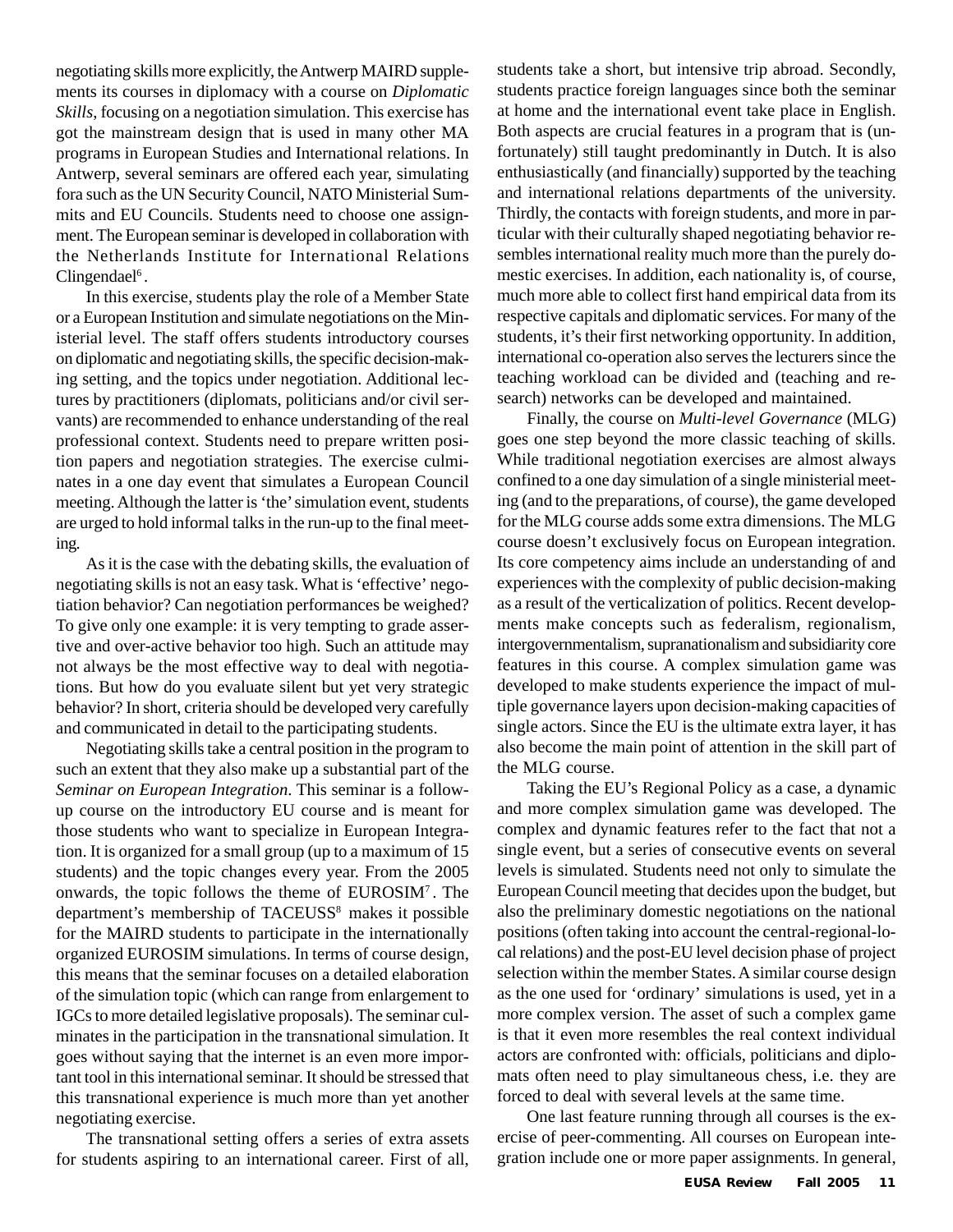papers are marked by the lecturer. In many cases, however, the supervisor's grading is supplemented by peer-grading. Students are asked to comment on structural and content related aspects of each other's papers, hence more or less creating a panel conference style of interaction and learning context. However, in contrast to what usually happens, the performance of the discussants is evaluated, rather than the papers or the paper-presenters. That way, students are even more stimulated to read each others' work thoroughly and provide colleagues with helpful comments and suggestions.

## **Assets, Suggestions and Pitfalls of Skill Teaching in EU Studies**

Most of the recent literature on pedagogical strategies in higher education point out that, also on an academic level, transferring knowledge must be supplemented with the training of real life skills. Several advantages are worth mentioning. First of all, theoretical knowledge is retained longer when learned in a context that activates students. Reproduction is much less efficient than having students perform themselves. Teaching skills is not only an aim in itself, it also serves the aim of knowledge transfer. Interactive teaching in small groups, including discussion sessions and peer-grading, is a necessary but only first step in this direction. The combination of teaching both content and skills allows for students to deal actively with learning material. Inviting students to develop arguments and to debate with each other, forces them to understand the empirical facts and to apply their knowledge in real life situations.

In this way, chances are not only bigger that the knowledge itself remains acquired and active for a longer period, but also skills related to team-work, debating and negotiating. Enriched with an international component, the real life imitation becomes even more optimized. Organizations such as EUROSIM and others are excellent opportunities to introduce students to a transnational context. Also electronic platforms such as Blackboard can be used effectively to develop and evaluate students' skills, in particular with respect to debating.

While including skills without doubt adds an extra dimension to teaching European integration, some pitfalls should be pointed out. First of all, teaching skills and knowledge doesn't decrease the staff's workload. On the contrary, the organization of debates, simulations and games causes extra creative and administrative challenges that should be considered before starting. Secondly, students sometimes need to be convinced that academic education is more than the transfer of theoretical and factual knowledge. Innovative teaching methods must be sold to 'conservative' students who like to learn syllabi by heart, preferably only a few weeks before examinations. Learning skills requires a more intensive and continuous engagement. In the end, however, student's course evaluations point out that they highly appreciated the design. Related to this is the uncertainty of how evaluation is carried out. This brings me to a final point. Perhaps the most important challenge for lecturers teaching skills and knowledge at the same time, is the search for objective, quantifiable evaluation criteria. The problems with grading traditional oral exams become even more manifest when grading debating or negotiating behavior.

*Peter Bursens is a Professor of Political Science at the University of Antwerp and Co-Chair of the EUSA Interest Section on Teaching for 2005-2009*

<sup>1</sup> The Bologna Declaration seeks to introduce a European Learning Area. It shapes the framework for reforms that should make European Higher Education systems more international and mutually compatible with the ultimate aim to compete with the US. A useful overview and start page can be found on: http://www.dfes.gov.uk/bologna/

2 http://www.ua.ac.be/

- 3 http://www.ua.ac.be/psw/
- 4 http://www.ua.ac.be/main.aspx?c=\*ONW
- <sup>5</sup> http://blackboard.ua.ac.be/webapps/portal/frameset.jsp.

Guest access can be provided upon request.

- 6 http://www.clingendael.nl/
- 7 http://www.fredonia.edu/org/eurosim/
- 8 http://www.fredonia.edu/org/eurosim/taceuss/

### **Archive of European Integration http://aei.pitt.edu**

THE ARCHIVE OF EUROPEAN INTEGRATION (AEI) is an online repository for non-commercial, non-governmental publications (short monographs, working or policy papers, conference papers, etc.) dealing with any aspect of European integration. The AEI is hosted by the University Library System at the University of Pittsburgh with the co-sponsorship of EUSA and the Center for West European Studies/EU Center, University of Pittsburgh. All those who presented papers in person at the 2005 EUSA Conference in Austin may post their conference papers on the AEI.

Anyone can access and download materials on the AEI. The search engine allows searching by author, title, keyword, year, etc. The AEI editors invite all with appropriate papers to submit them to the AEI. If you wish to deposit papers in a series, you *must* contact the AEI editor before beginning deposit of papers. With questions about the AEI, e-mail <aei@library.pitt.edu>.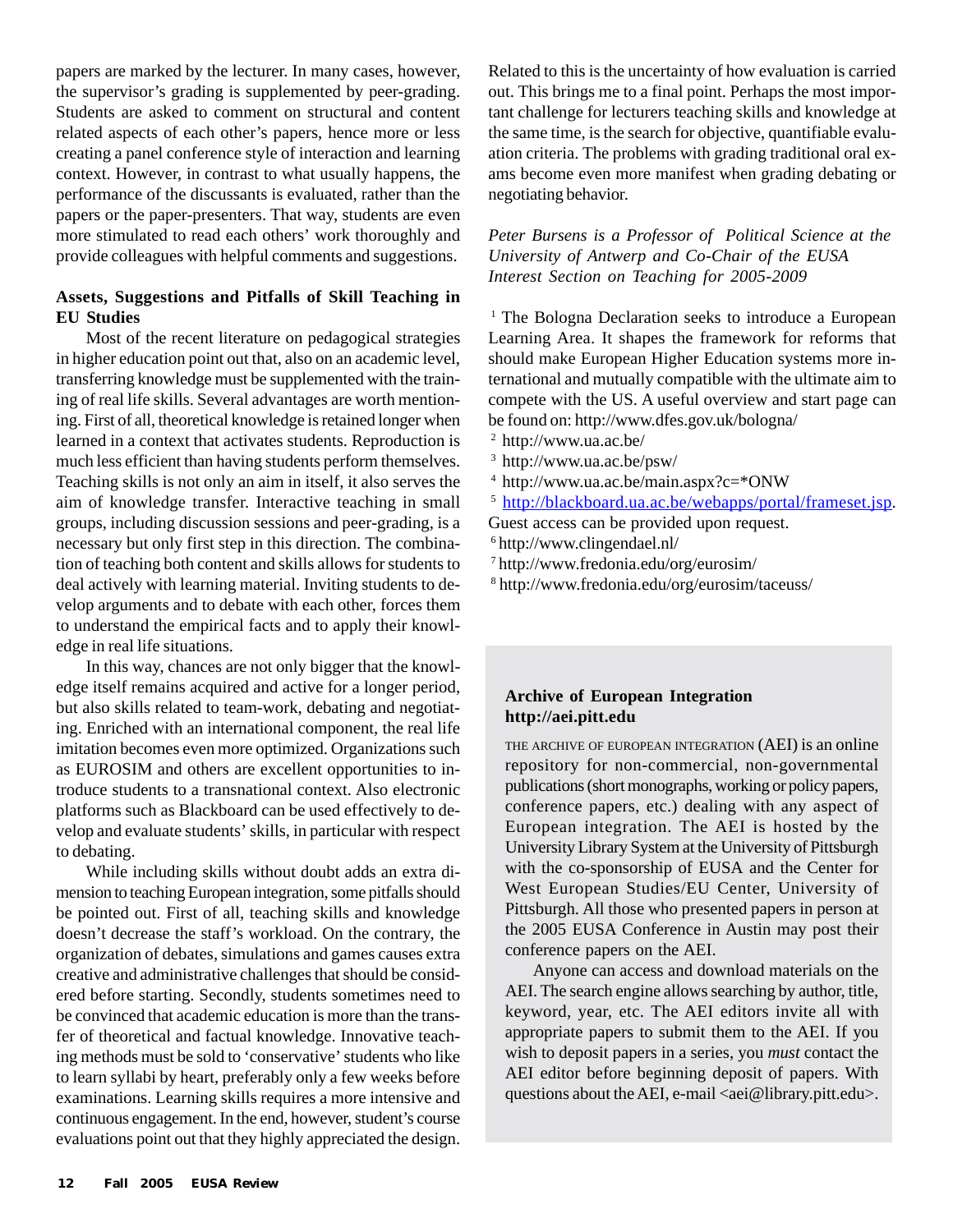place ad here european voice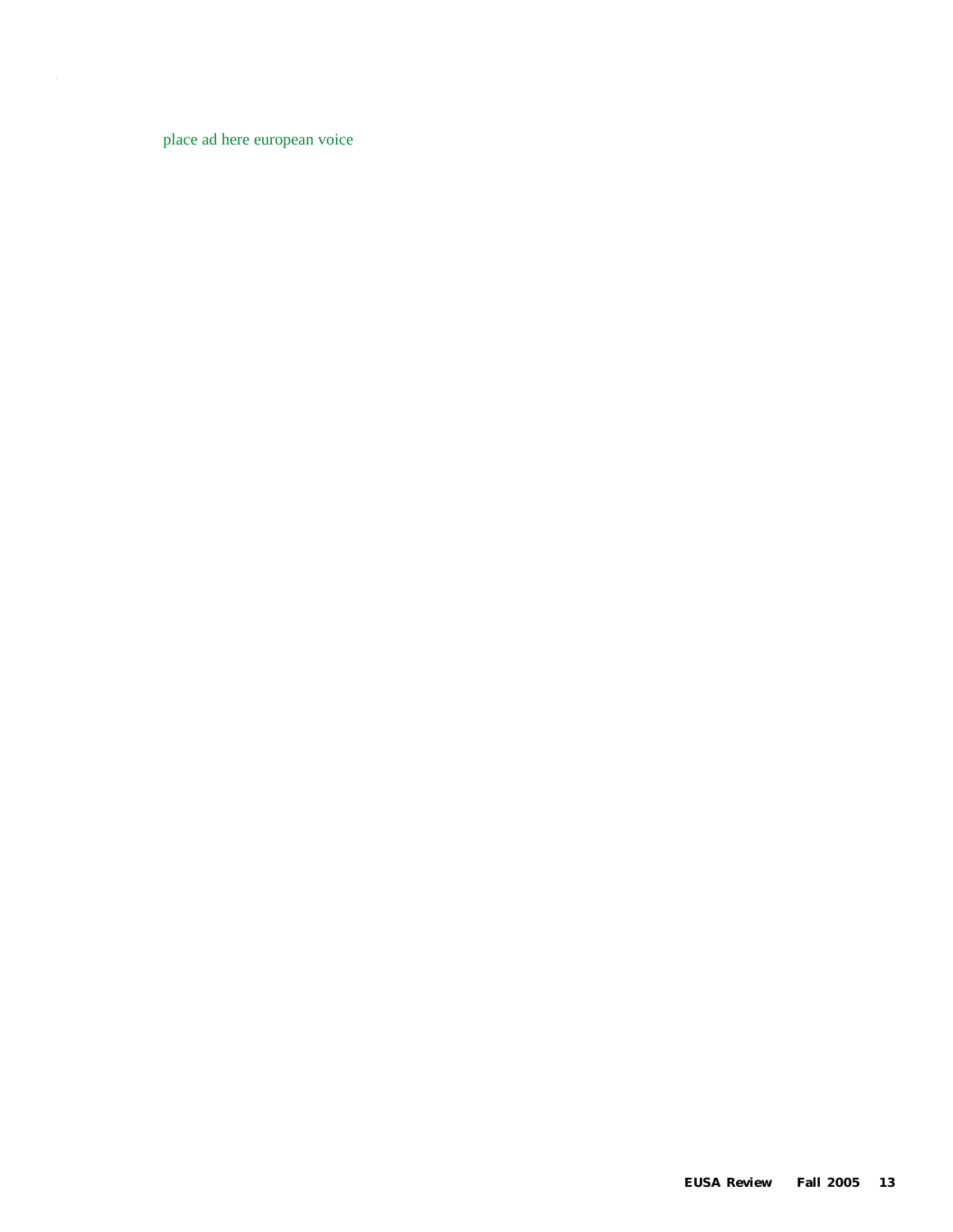#### **Problems With Cross-Border Banking in Europe: Positive and Negative Lessons from the United States** *David G. Mayes***<sup>1</sup>**

CREATING THE SINGLE market for financial services in Europe continues to throw up a series of problems that frustrate progress and present authorities with new challenges. Many of these problems should not come as a surprise if one looks at the history of financial integration in the US as an example. Despite a head start of at least 150 years the US still has anomalies and difficulties with the treatment of financial markets and institutions that run across local legal borders. It is very unlikely that anyone starting with a clean slate for a system that will work well for a population of 300-400million and a land area the size of the US or Europe would come up with the US system any more than they would come up with the European one.

One of the problems that has emerged recently is what happens if a bank that operates in a number of countries decides to take advantage of the European Company Statute and headquarter itself in one country and operate in the others through branches. Nordea, which is the most cross-border major bank in Europe has announced that it intends to do just that. (Its structure is set out in Table 1.) Regulation of banking in the single European financial market was set up on the basis of trying to make sure that traditional regulation, based on each of the national member states, did not restrict the entry of institutions that were already licensed and trading in another country. Thus one member state (the host country) could not impede the entry of a bank licensed in another (the home country), if it wanted to set up a branch. It would be subject to local (host) regulation on how it ran its business, but the regulation of how it managed its risks and operated as a 'safe' bank would continue to be the responsibility of the home country. If anything went wrong then the responsibility would also lie with the home country, which would provide insurance for the deposits and be responsible for winding it up in single proceedings with all creditors and depositors treated equally in their priority, regardless of their country of location.

Such a scheme is fine if such operations remain small and are not the norm, as was the case when the legislation was introduced over the last 20 years or so: if a bank wanted to operate in another jurisdiction on any scale then it would set up a subsidiary and incorporate locally. In those circumstances the prudential regulation of the foreign operation would become the responsibility of the host country. Thus the match of where banks operated, who was responsible for them and anything that went wrong would be reasonably close. This is no longer true. Some bank branches have now reached a

**Essay** size that they are of 'systemic' importance. 'Systemic' in this context means that if they were to stop operating suddenly context means that if they were to stop operating suddenly the impact on the rest of the host financial system would be sufficiently large that the authorities would feel the need to intervene and reallocate and limit the losses in a socially beneficial manner.

> Intervention makes sense if one country is intervening in a bank to handle systemic problems inside its own borders. It is quite another to expect the authorities and taxpayers in one country to intervene to help the financial system in another. Yet this is what we are already asking in terms of EU regulations. Although branches and subsidiaries differ in legal form they do not necessarily differ in practical terms. Some branches could operate as independent entities, whereas many subsidiaries could not – many essential functions of being a bank may be already undertaken in other parts of the banking group outside the country. Much of the point of mergers, for example, is to get advantages from being able to concentrate functions and avoid duplications. New Zealand is one country that has responded to concern by insisting first of all that any systemic institution be first of all a subsidiary and not a branch, and secondly that it does not outsource key functions in a way that cannot enable them to be operating again within the 'day' in which transactions need to be completed.

> As it is, there is a major mismatch appearing in Europe between who is responsible for supervising banks and who is responsible for the stability of the financial system, which means that the system is unlikely to work properly in practice. The US has faced major problems of this sort and reacted by trying to restrict the cross-border activity of banks and setting up federal institutions such as the FDIC (Federal Deposit Insurance Corporation).

#### **The Niceties of Bank Exit**

Before we can discuss what might make more sense in a European environment to handle these issues, we need to explore the details of how to handle a bank 'exit'. (I use the word exit rather than 'failure' because in the event of a problem with systemic institution the authorities need to find a way of allowing the business to continue even if the failing institution is terminated in legal personality.) This is an issue that the US has directly addressed with FIDICIA, the FDIC Improvement Act, as a result of the problems in the Savings and Loans industry. Banks are not like other companies in two important respects. First of all, they have financial rather than physical assets, so that depositors and other creditors can rush in at the first sniff of a problem and demand repayment in an arbitrary first come first served manner, until the assets run out. Banks cannot apply for a temporary stop or protection against their creditors while they reorganize as this in itself stops the process of functioning as a bank. Second, whereas in other industries competitors are only too pleased to see one of their number collapse as they can take over the customers, in banking, the major banks are exposed